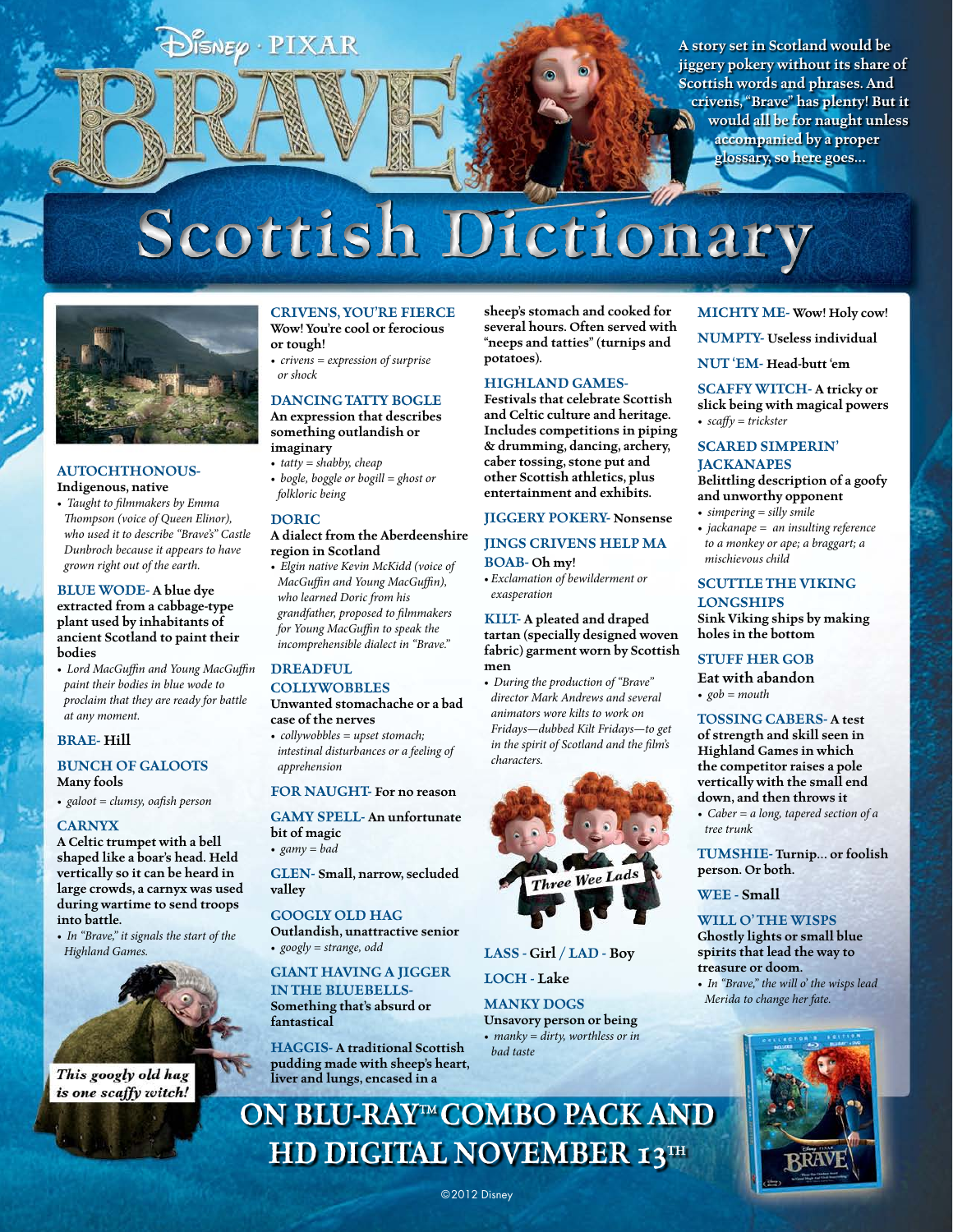$\bigoplus_{i=1}^{\infty}$   $\mathbb{P} \text{IXAR}$ 

## **Kevin McKidd's Traditional Scottish Family Recipes**



## **Skirly (or Skirlie)**

#### **Ingredients:**

- **5 Cups Plain Flour**
- **2 Teaspoons Baking Soda**
- **1 Cup Vegetable Suet**
- **1 Cup Soft Brown Sugar**
- **1 Teaspoon Cinnamon**
- **1 Teaspoon Mixed Spices**

#### **Method:**

- **1. Mix all ingredients to a firm consistency and form into a round.**
- **2. Put it into a floured, scalded cloth that is lined with grease-proof paper and tie it tightly with a string.**
- **3. Put an old plate in the bottom of a large pan if possible (it prevents the dumpling from sticking to the pan).**
- **4. Steam for 4 hours topping up with boiling water every so often.**

**Serves about 20 people and can be eaten hot or cold.**

## **Clootie Dumpling**

#### **Ingredients:**

**3/4 Cup Vegetable Oil 1 Finely Chopped Onion Salt and Pepper to taste** 

**1 1/2 Cups Fine Scottish Oatmeal (not porridge oats or oat flakes)**

#### **Method:**

- **1. Heat oil in pan and then add finely chopped onion.**
- **2. Fry until onions turn light brown.**
- **3. Add oatmeal, salt and pepper and fry for**
- **approximately 20 minutes stirring every so often taking care it does not burn.**
- **Usually served with roast chicken but good with anything. Served as a side dish (serves approximately 6 people).**



## **ON BLU-RAY™ COMBO PACK AND HD DIGITAL NOVEMBER 13TH**



©2012 Disney•Pixar. All rights reserved.

**2 Cups Raisins 1 Cup Currants**

**2 Cups Sultanas**

- **1 Finely Chopped Apple 1 Tablespoon Treacle**
- **Milk To Mix**